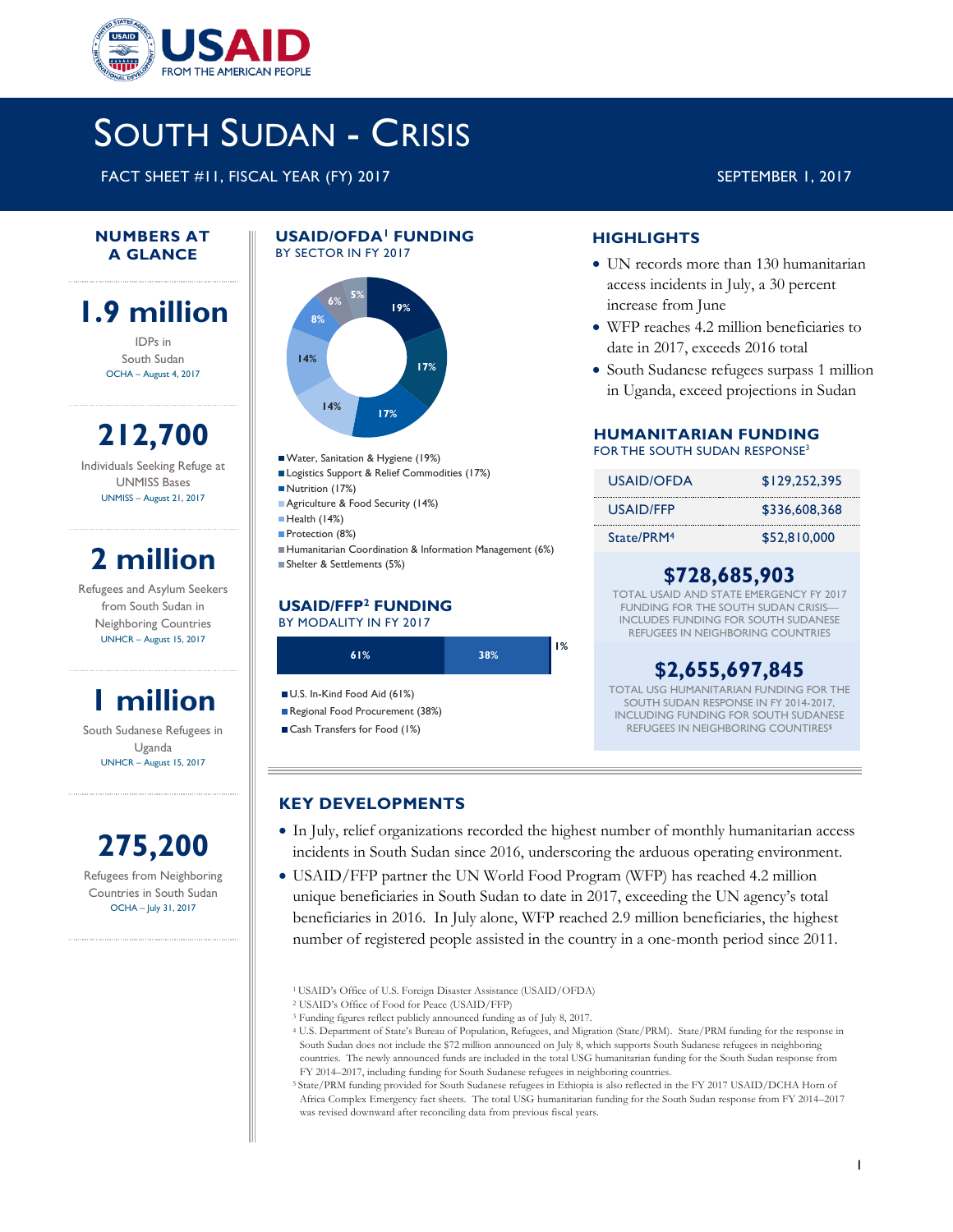#### **INSECURITY, DISPLACEMENT, AND HUMANITARIAN ACCESS**

- Relief actors reported nearly 630 humanitarian access incidents from January–July, including more than 130 humanitarian access incidents in South Sudan during the month of July alone, approximately 36 percent of which involved violence against humanitarian personnel, assets, or civilian infrastructure, the UN reports. In addition, at least 27 security incidents have forced approximately 300 relief workers to relocate from areas of operation to date in 2017.
- The 130 access incidents in July, a 30 percent increase from the 100 incidents reported in June, represent the highest number recorded in a single month since 2016 and indicate increased looting, with 15 looting incidents reported across the country in July compared to six incidents in June. Six of the July incidents involved looting of commodity warehouses and humanitarian truck convoys in Eastern Equatoria, Lakes, Upper Nile, and Warrap states resulting in the loss of 670 metric tons (MT) of commodities. In addition to looting, humanitarian actors reported access denials by both Government of the Republic of South Sudan (GoRSS) and non-state armed actors in Central Equatoria State's Kajo-Keji and Yei counties and Eastern Equatoria's Torit County.
- General insecurity and fighting between GoRSS-aligned and opposition forces in Upper Nile's Maban and Maiwut counties have disrupted humanitarian operations and generated thousands of new internally displaced persons (IDPs). In Maiwut County, clashes resumed on July 27 in Maiwut town and surrounding areas near Pagak town, prompting people to temporarily flee to Ethiopia's Gambella Region and the looting of humanitarian compounds in Maiwut and Pagak towns. According to international media, GoRSS troops captured Pagak, which hosts a key Sudan People's Liberation Army-In Opposition (SPLA-IO) base, on August 7; local media report that SPLA-IO forces recaptured nearby Maiwut town on the same day, further fueling displacement.
- Increased insecurity in the Maban area previously prompted humanitarian organizations to relocate staff to areas of relative safety in early July. On August 2, intercommunal clashes occurred at the Melut–Maban county border, prompting approximately 27 relief workers to relocate from Maban County's Bunj town and temporarily disrupting some relief activities, including those serving refugee camps in the area. In response, humanitarian agencies coordinated with local staff to confirm population displacement figures and emergency relief needs related to the fighting and have since resumed reduced activities in the affected area.
- In mid-August, the number of South Sudanese refugees in Uganda reached 1 million; an average of 1,800 South Sudanese people arrived in Uganda per day in 2017, the Office of the UN High Commissioner for Refugees (UNHCR) reports. More than 85 percent of the refugees in Uganda were women and children, who cited forced conscription, sexual violence, and targeted killings by armed actors as primary reasons for fleeing.
- From January–August 15, more than 180,000 South Sudanese refugees arrived in Sudan, surpassing estimates of 180,000 arrivals for all of 2017, UNHCR reports. More than 30 percent of the new arrivals settled in Sudan's White Nile State, while relief actors also report a recent influx of refugees into Sudan's South Darfur State. Since July, nearly 10,500 refugees have arrived in the state, citing escalating conflict and food insecurity in Western Bahr el Ghazal State, South Sudan, as primary reasons for fleeing. Humanitarian organizations estimate an additional 30,000–40,000 people will arrive in South Darfur by January 2018 and are developing contingency plans to address the influx. A total of 425,000 South Sudanese refugees were sheltering in Sudan as of September 1, according to UNHCR.
- In addition to the refugees in Uganda and Sudan, more than 576,400 additional South Sudanese were sheltering in other neighboring countries, including the Central African Republic, Democratic Republic of the Congo, Ethiopia, and Kenya as of September 1. International donors have provided \$303.5 million—or 22 percent—of the \$1.4 billion required by UNHCR's South Sudan Regional Refugee Response Plan, according to OCHA.

#### **FOOD SECURITY AND NUTRITION**

 Countrywide food inflation rates in local currency had reached nearly 360 percent and staple food prices were increasing in most markets in South Sudan due to ongoing insecurity and road inaccessibility resulting from heavy rain as of late June, according to WFP. White sorghum prices increased between 9 and 20 percent from May to June in Lakes, Northern Bahr el Ghazal, Unity, and Upper Nile states, and white maize prices increased by 15 percent in Eastern Equatoria during the same period, WFP reports. The UN agency expects food prices to remain at elevated levels in the coming months, negatively affecting household food access.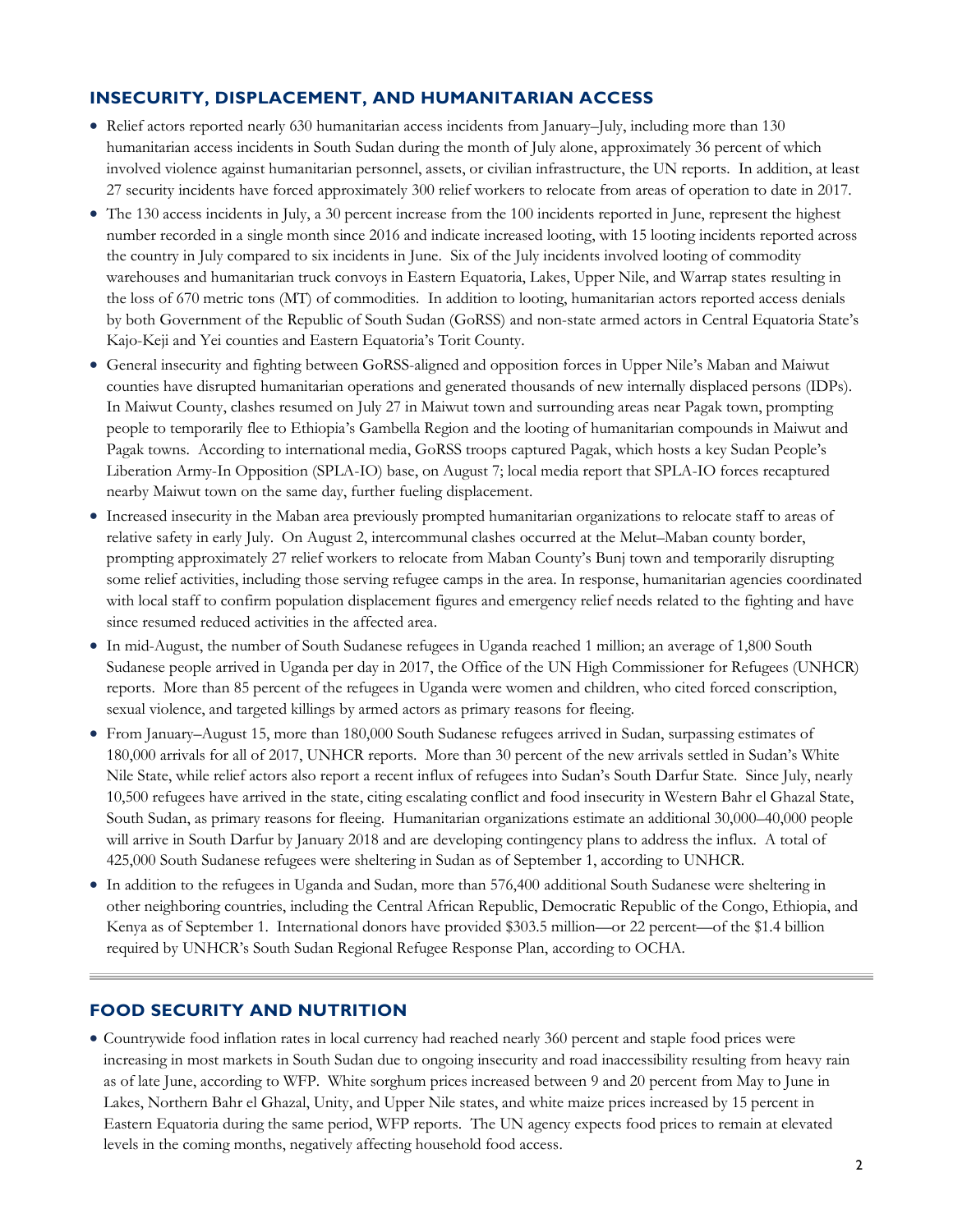- Since January, USAID/FFP partner WFP has reached 4.2 million unique beneficiaries in South Sudan with general food distributions, food-for-assets assistance, and acute malnutrition prevention and treatment services, exceeding the total number assisted by the UN agency in all of 2016. Despite heavy and continual rainfall that has rendered many of the country's roads impassable, WFP distributed approximately 28,400 MT of food commodities to 2.9 million people during July, representing the third consecutive month that WFP has surpassed the highest registered number of people assisted in the country since 2011. These beneficiaries included approximately 900,000 children younger than five years of age and 220,000 pregnant and lactating women.
- In collaboration with other humanitarian organizations, WFP continues to reach vulnerable communities in more than 80 hard-to-reach areas in South Sudan through the integrated rapid response mechanism (IRRM), which features mobile teams of multi-sector technical specialists who assess and respond to the humanitarian situation. In July, approximately 1.7 million people in South Sudan received life-saving assistance through the IRRM.
- Between July 28 and August 2, relief actors conducted a multi-sector interagency humanitarian assessment in Mvolo County, Western Equatoria State. Prior to late July, Mvolo was inaccessible due to ongoing insecurity; the rapid needs assessment marked the first time humanitarian agencies accessed the area since January. The assessment identified a lack of access to safe drinking water and acute levels of food insecurity due to increasing violence and widespread crop failure. According to the assessment team, local markets in the county were not functioning, and many families had depleted household food stocks and were surviving on wild fruit. During the assessment, the team screened more than 2,500 children younger than five years of age and 570 pregnant and lactating women for malnutrition, treating all those individuals diagnosed with severe and moderate acute malnutrition. In response to the assessment, USAID/FFP partner WFP has scaled up emergency food assistance operations in Mvolo, targeting 69,500 people through general food distributions.
- USAID partner Catholic Relief Services (CRS) continues to support nutrition programming in Jonglei State's Akobo, Bor, Duk, Pibor, and Twic East counties. Between April and June, CRS distributed more than 18 MT of High Energy Biscuits to approximately 2,400 pregnant and lactating women and 2,100 children younger than two years of age. During the same period, the non-governmental organization (NGO) trained more than 30 health workers on nutrition and community mobilization techniques and convened approximately 40 community meetings to review infant and young child feeding practices.

#### **HEALTH AND WASH**

- Although the countrywide number of new weekly cholera cases is declining in South Sudan, cholera transmission remains active in 11 counties and health organizations continue to respond, according to the Health Cluster—the coordinating body for humanitarian health activities, comprising UN agencies, NGOs, and other stakeholders. Between June 18, 2016, and August 20, 2017, health actors recorded 19,850 suspected cholera cases and 355 related deaths across the country, representing a case fatality rate of 1.8 percent, exceeding the UN World Health Organization (WHO) emergency threshold of 1 percent.
- In late July, the UN Children's Fund (UNICEF) supported vaccine management and transportation, social mobilization, and training activities in Eastern Equatoria's Kapoeta East, Kapoeta North, Kapoeta South counties. UNICEF staff also supported cholera awareness campaigns via 20 radio stations in recent weeks, including broadcasting up to ten radio jingles per day with cholera messaging, and inserting cholera prevention messages into 27 talk shows and 24 interviews, reaching approximately 1.8 million people. Through GoRSS Ministry of Health and partners, UNICEF is raising public awareness on cholera in UN Mission in the Republic of South Sudan (UNMISS) protection of civilian (PoC) sites and IDP settlements through street announcements, traditional performances, and drama shows.
- In mid-August, humanitarian agencies completed an oral cholera vaccination (OCV) campaign, reaching more than 350,000 people in four priority counties. The American Refugee Committee (ARC)—with support from the USAID/OFDA-funded, International Organization for Migration (IOM)-managed Rapid Response Fund (RRF) conducted the campaign in Kapoeta East, reaching approximately 66,000 people. In Kapoeta South, health workers vaccinated nearly 78,500 people, or more than 50 percent of the county's population. In addition to the OCV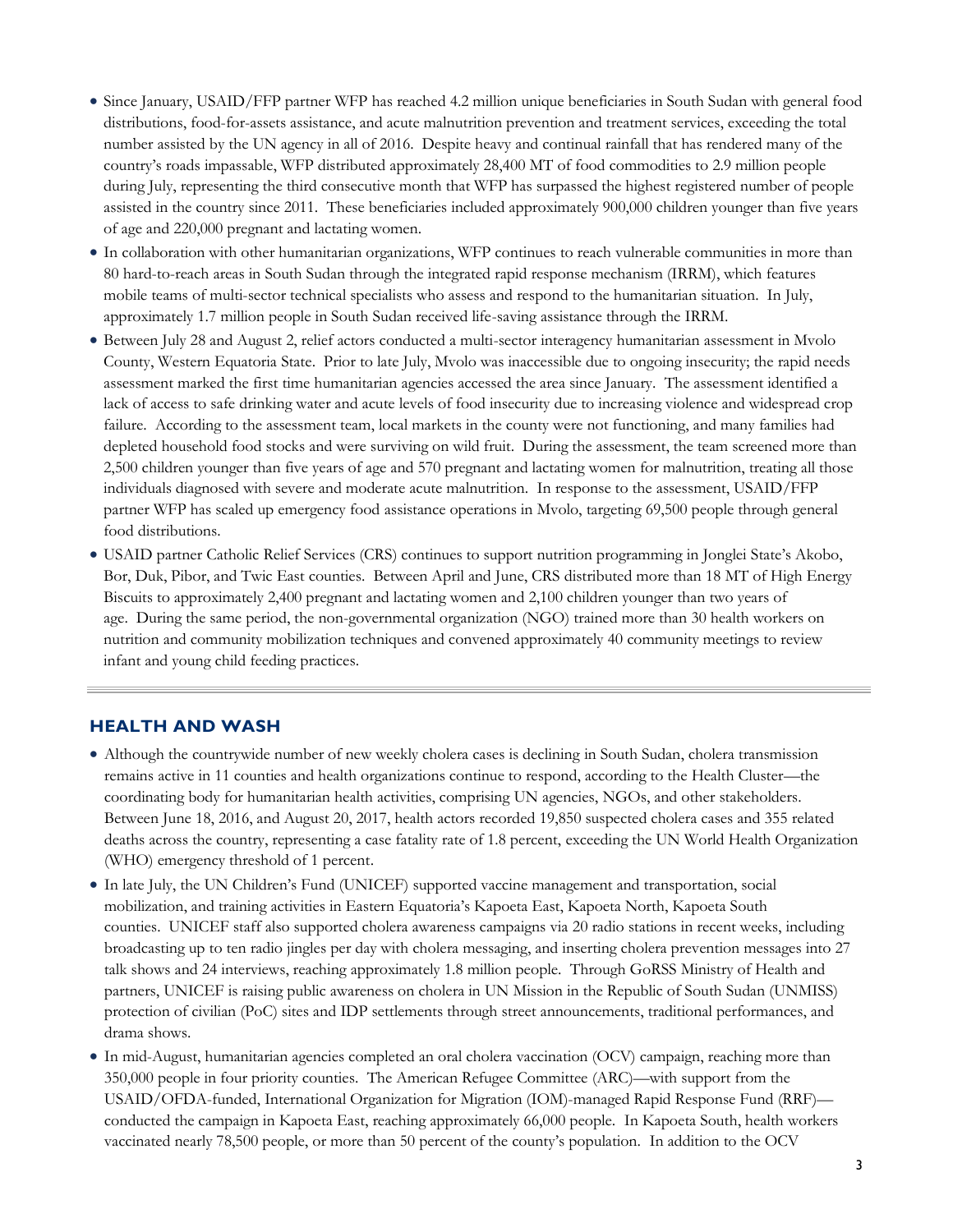campaign, relief actors recently rehabilitated or repaired nearly 100 boreholes in Kapoeta East, Kapoeta North, and Kapoeta South, improving access to safe drinking water for more than 48,500 people. Humanitarian staff also delivered buckets, soap, and water purification tablets to nearly 2,000 households and reached more than 1,600 individuals with hygiene promotion messaging in the three counties.

- During the month of July, UNICEF conducted five mobile health response missions in Central Equatoria, Jonglei, and Unity. During the missions, the UN agency vaccinated approximately 19,700 children against measles and 27,400 children against polio, and provided clean delivery kits to 860 pregnant women. In addition, UNICEF conducted 10,200 primary health care consultations. Health actors recorded more than 1.2 million malaria cases in South Sudan from January–July, according to the UN. Both cholera and malaria are endemic to South Sudan and typically increase during the May-to-September rainy season.
- To improve water, sanitation, and hygiene (WASH) conditions in Jonglei, USAID partner CRS recently rehabilitated more than 20 boreholes, expanding access to safe drinking water for nearly 20,300 people in Bor, Duk, and Pibor between April and June. CRS also trained approximately 180 promoters on basic health and hygiene tools and disseminated safe hygiene and sanitation messaging to more than 32,500 individuals in Bor, Duk, Pibor, and Twic East via commodity distributions, community meetings, and house-to-house visits.

#### **PROTECTION**

- A protection NGO participated in the July 28–August 2 multi-sector interagency humanitarian assessment in Mvolo and identified significant protection concerns, including attacks by unknown armed actors and cattle raiding. The protection assessment, which consisted of 10 focus group discussions with 100 participants, indicated the greatest fear among women was abduction and rape, and that women face constant harassment while fetching firewood or water. The NGO noted low reporting of gender-based violence (GBV) cases, likely due to stigma associated with the topic. Assessed populations also identified child labor and early and forced marriage as prevalent protection concerns, which are not uncommon in conflict-affected areas of South Sudan. In response to issues identified, the organization recommends creating more child-friendly spaces, raising awareness of GBV, and creating and strengthening earlywarning and early-response systems. The organization also plans to promote the participation of women in governance and decision-making structures in Mvolo.
- With USAID/OFDA support, the same NGO also conducted an August protection assessment in Unity's Mayom town comprised of nine key informant interviews and three focus group discussions with more than 75 participants. Discussion group participants indicated that the presence of armed cattle raiders in nearby towns exacerbated perceptions of insecurity and created the potential for violence due to competition for resources, as Mayom's population consists primarily of cattle herders. In addition, participants reported GBV—including domestic violence, sexual assault, and rape—and forced recruitment of youth into armed groups as dominant concerns. In response, the NGO assessment team conducted a one-day child protection training with 20 participants, comprising local community leaders, teachers, school representatives, and women's group members. Longer-term response strategies include working with protection actors to conduct advocacy activities to deter local military actors from further recruitment of youth. The NGO recommends that protection and health actors engage in GBV awareness-raising activities, including the dissemination of access protocols to vital services such as post-exposure prophylaxis and psychosocial services, and that a stronger visible presence of UNMISS forces and a more proactive approach by local police could deter GBV incidents.

#### **OTHER HUMANITARIAN ASSISTANCE**

 On August 23, Government of Israel Ambassador to South Sudan Hanan Goder and Israeli humanitarian NGO staff distributed more than 5 MT of food assistance to vulnerable populations in the capital city of Juba, international media report. The food assistance contribution was coordinated by the Government of Israel Agency for International Development Cooperation and the Israeli embassy in Juba.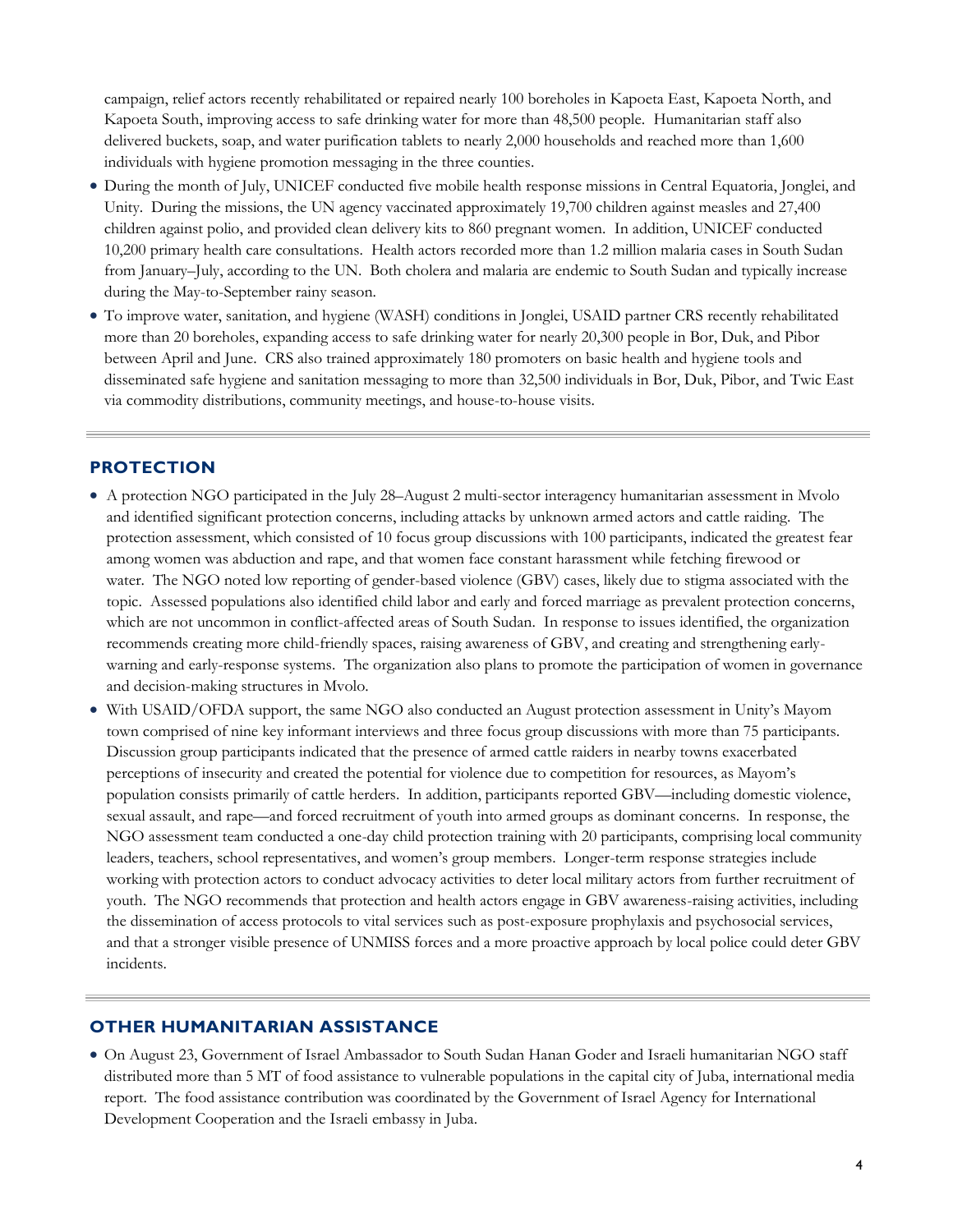On August 24, the Government of Japan (GoJ) contributed \$10 million in emergency response assistance for South Sudanese refugees and host communities in Uganda, according to a joint UN agency press release. The funding channeled through UNHCR, UNICEF, and WFP—will help provide relief items such as blankets, kitchen sets, and mattresses; improve community infrastructure; provide access to safe drinking water and immunizations for more than 160,000 people; and purchase nearly 4,600 MT of food commodities to feed approximately 1 million refugees. GoJ Minister of Foreign Affairs Nobuo Kishi made the funding pledge during the June 23 Solidarity Summit to address humanitarian funding needs for the refugee response in Uganda.



### **2017 TOTAL HUMANITARIAN FUNDING\***

\*Funding figures are as of September 1, 2017. All international figures are according to the UN Office for the Coordination of Humanitarian Affairs (OCHA's) Financial Tracking Service and based on international commitments during the 2017 calendar year, while USG figures are according to the USG and reflect the most recent USG commitments based on FY 2017, which began on October 1, 2016. The more than \$518 million in FY 2017 USG humanitarian funding for the South Sudan response does not include support for South Sudanese refugees in neighboring countries.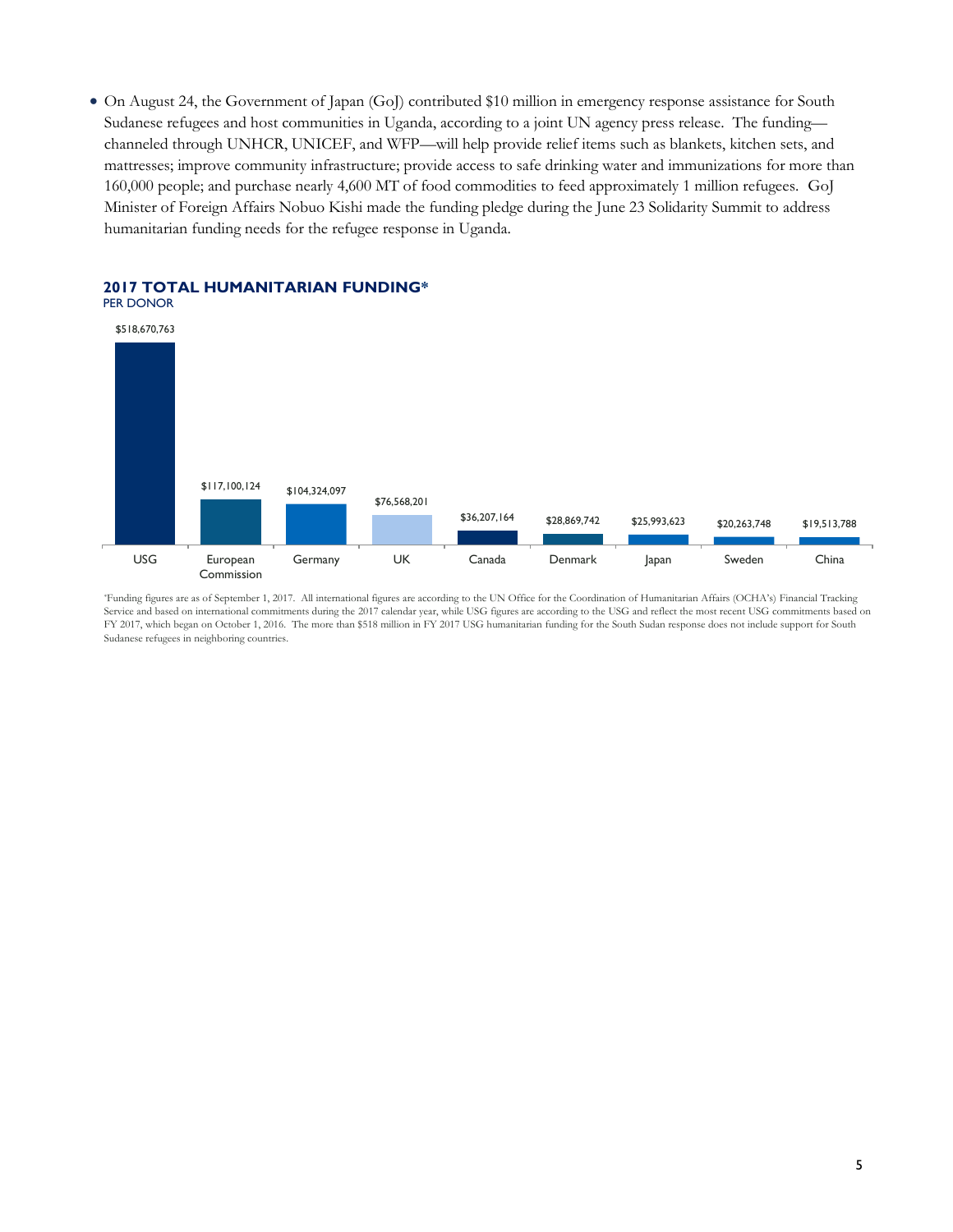#### **CONTEXT**

- The January 2005 signing of the Comprehensive Peace Agreement (CPA) between the Government of Sudan and the southern-based SPLA officially ended more than two decades of north–south conflict during which famine, fighting, and disease killed an estimated 2 million people and displaced at least 4.5 million others within Sudan.
- The GoRSS declared independence on July 9, 2011, after a referendum on self-determination stipulated in the CPA. Upon independence, USAID designated a new mission in the capital city of Juba.
- On December 15, 2013, clashes erupted in Juba between factions within the GoRSS and quickly spread into a protracted national conflict with Jonglei, Unity, and Upper Nile states representing the primary areas of fighting and displacement. On December 20, 2013, USAID activated a USAID Disaster Assistance Response Team (DART) to lead the USG response to the developing crisis in South Sudan. USAID also stood up a Washington, D.C.-based Response Management Team (RMT) to support the DART.
- On August 26, 2015, GoRSS President Salva Kiir Mayardit signed a peace agreement that the SPLA-IO and other stakeholders had signed on August 17. Opposition leader Riek Machar returned to Juba and was sworn in as First Vice President (FVP) on April 26, 2016; GoRSS President Salva Kiir Mayardit appointed a Transitional Government of National Unity on April 28, 2016.
- Fighting between SPLA and SPLA-IO forces broke out in Juba on July 7, 2016, displacing thousands of people and prompting Machar to flee. On July 23, 2016, the GoRSS swore in Taban Deng Gai as First Vice President, replacing Machar.
- As a result of the fighting that began on July 7, the U.S. Embassy in Juba ordered the departure of non-critical USG personnel from South Sudan on July 10. Although ongoing heightened tensions persist in the country and the humanitarian situation remains precarious, the U.S. Department of State ended the ordered departure status for the U.S. Embassy in Juba on January 5, 2017.
- On October 14, 2016, U.S. Ambassador Mary Catherine Phee redeclared a disaster in South Sudan for FY 2017 due to the humanitarian crisis caused by ongoing violent conflict, resultant displacement, restricted humanitarian access, and the disruption of trade, markets, and cultivation activities, which have significantly increased food insecurity and humanitarian needs.
- On February 20, the Integrated Food Security Phase Classification (IPC) Technical Working Group declared Famine levels of food insecurity in Unity State's Leer and Mayendit counties. On June 21, the IPC Technical Working Group declared that sustained humanitarian interventions have moderately improved food security conditions in Leer and Mayendit, resulting in the removal of the Famine level designation for acute food insecurity in the counties. However, life-threatening food insecurity continues to impact households across South Sudan, particularly in conflict-affected areas.
- Insecurity, landmines, and limited transportation and communication infrastructure restrict humanitarian activities across South Sudan, hindering the delivery of critical assistance to populations in need.

| <u>USSI TIUPIANI LANIAN FUNDING FUN THE SUUTH SUDAN NESFUNSE IN FT ZVITE</u> |                                                                                            |                                                                                                                      |               |
|------------------------------------------------------------------------------|--------------------------------------------------------------------------------------------|----------------------------------------------------------------------------------------------------------------------|---------------|
| <b>IMPLEMENTING PARTNER</b>                                                  | <b>ACTIVITY</b>                                                                            | <b>LOCATION</b>                                                                                                      | <b>AMOUNT</b> |
| <b>USAID/OFDA<sup>2</sup></b>                                                |                                                                                            |                                                                                                                      |               |
| Agency for Technical Cooperation and<br>Development (ACTED)                  | Humanitarian Coordination and<br>Information Management, Shelter and<br><b>Settlements</b> | Central Equatoria, Eastern<br>Equatoria, Jonglei, Unity, Upper Nile,<br>Western Bahr el Ghazal, Western<br>Equatoria | \$3,630,000   |
| Action Against Hunger/USA (AAH/USA)                                          | Agriculture and Food Security, Health,<br><b>Nutrition, WASH</b>                           | Countrywide                                                                                                          | \$3,976,000   |
| <b>ARC</b>                                                                   | Protection, WASH                                                                           | Central Equatoria, Upper Nile                                                                                        | \$1,500,000   |
| CARE                                                                         | Health, Nutrition, Protection                                                              | Eastern Equatoria                                                                                                    | \$999.960     |

### **USG HUMANITARIAN FUNDING FOR THE SOUTH SUDAN RESPONSE IN FY 2017<sup>1</sup>**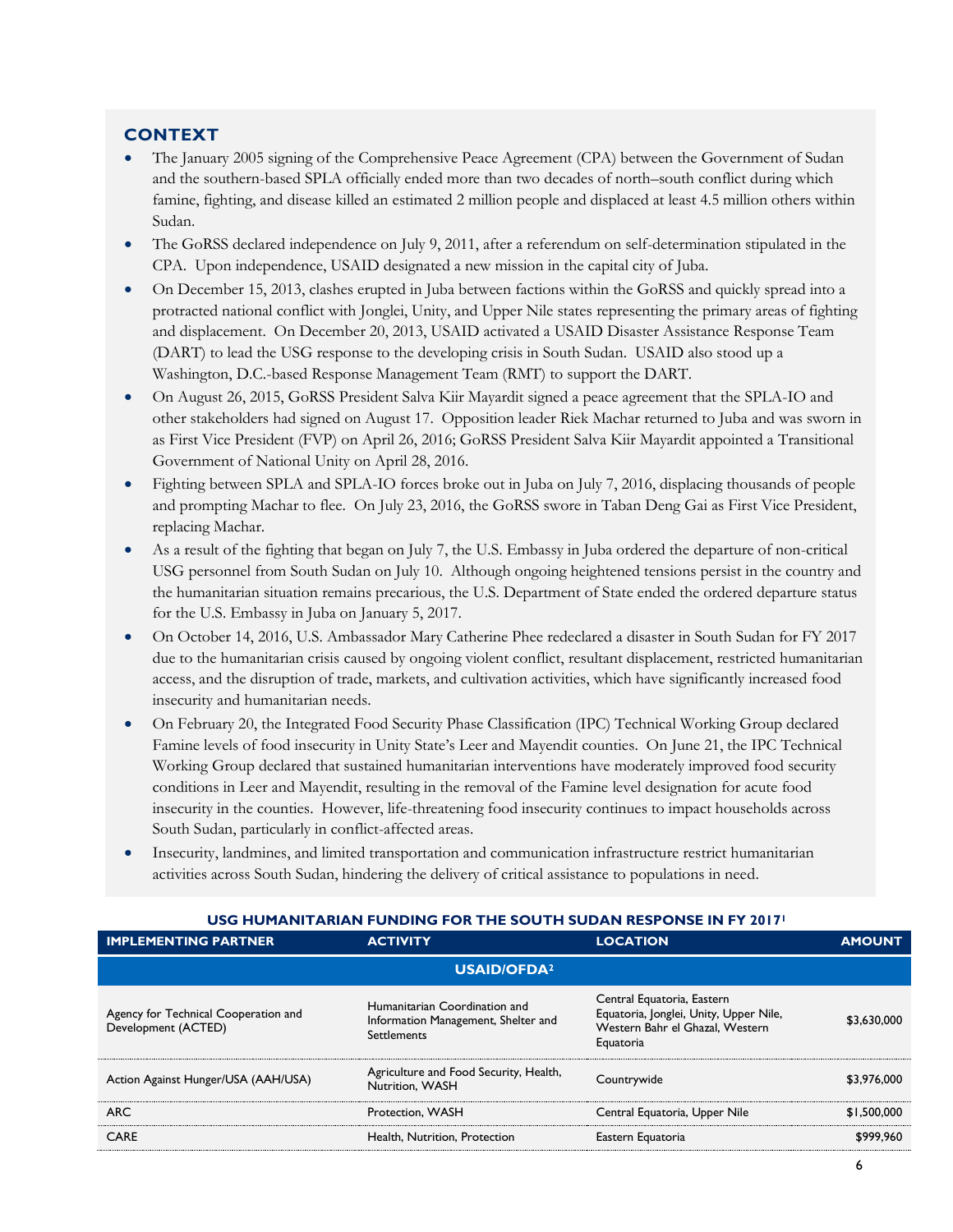| Concern Worldwide                          | Agriculture and Food Security, Health,<br>Logistics and Relief Commodities,<br>Nutrition, Shelter and Settlements, and<br>WASH | Central Equatoria, Northern Bahr El<br>Ghazal, Unity | \$6,199,799  |
|--------------------------------------------|--------------------------------------------------------------------------------------------------------------------------------|------------------------------------------------------|--------------|
| Danish Refugee Council (DRC)               | Protection                                                                                                                     | Unity                                                | \$1,000,000  |
| UN Food and Agriculture Organization (FAO) | Agriculture and Food Security,<br>Humanitarian Coordination and<br>Information Management                                      | Countrywide                                          | \$9,000,000  |
| Food for the Hungry                        | Agriculture and Food Security                                                                                                  | Jonglei, Upper Nile                                  | \$1,400,000  |
| <b>IMA World Health</b>                    | Health, Nutrition                                                                                                              | Jonglei, Upper Nile                                  | \$2,807,801  |
| International Medical Corps (IMC)          | Health, Nutrition, Protection                                                                                                  | Central Equatoria, Jonglei, Upper<br>Nile            | \$4,500,000  |
| <b>IOM</b>                                 | Health, Humanitarian Coordination and<br>Information Management, Protection,<br>RRF, Shelter and Settlements, WASH             | Countrywide                                          | \$21,421,000 |
| <b>iMMAP</b>                               | Humanitarian Coordination and<br>Information Management                                                                        | Countrywide                                          | \$95.976     |
| International Rescue Committee (IRC)       | Health, Humanitarian Coordination and<br>Information Management, Nutrition                                                     | Countrywide                                          | \$1.145.500  |
| Medair                                     | Health, Nutrition, Protection, WASH                                                                                            | Northern Bahr El Ghazal, Unity,<br>Upper Nile        | \$6,800,000  |
| Mercy Corps                                | <b>WASH</b>                                                                                                                    | Unity                                                | \$2,995,425  |
| Nonviolent Peaceforce                      | Protection                                                                                                                     | Jonglei, Unity                                       | \$2,269,347  |
| Norwegian Refugee Council (NRC)            | Humanitarian Coordination and<br>Information Management, Protection,<br>WASH                                                   | Countrywide                                          | \$600,520    |
| Relief International                       | Agriculture and Food Security, Health,<br>Nutrition, WASH                                                                      | Upper Nile                                           | \$3,000,000  |
| Samaritan's Purse                          | Agriculture and Food Security, Nutrition,<br><b>WASH</b>                                                                       | Northern Bahr El Ghazal, Unity                       | \$3,766,266  |
| Save the Children/U.S. (SC/US)             | Health, Humanitarian Coordination and<br>Information Management, Nutrition,<br>Protection                                      | Countrywide                                          | \$2,477,665  |
| Tearfund                                   | Agriculture and Food Security, Nutrition,<br><b>WASH</b>                                                                       | Jonglei                                              | \$1,850,000  |
| <b>UNICEF</b>                              | Humanitarian Coordination and<br>Information Management, Nutrition,<br>Protection, WASH                                        | Countrywide                                          | \$10,993,600 |
| UN Humanitarian Air Service (UNHAS)        | Logistics Support and Relief Commodities                                                                                       | Countrywide                                          | \$8,700,000  |
| OCHA                                       | Humanitarian Coordination and<br>Information Management                                                                        | Countrywide                                          | \$2,500,000  |
| Veterinaires Sans Frontiers (VSF)          | Agriculture and Food Security                                                                                                  | Jonglei, Unity, Upper Nile                           | \$1,500,000  |
| WFP                                        | Humanitarian Coordination and<br>Information Management, Logistics<br>Support and Relief Commodities                           | Countrywide                                          | \$18,000,000 |
| World Relief International (WRI)           | Agriculture and Food Security, Health,<br>Nutrition                                                                            | Jonglei, Unity, Upper Nile                           | \$2,499,312  |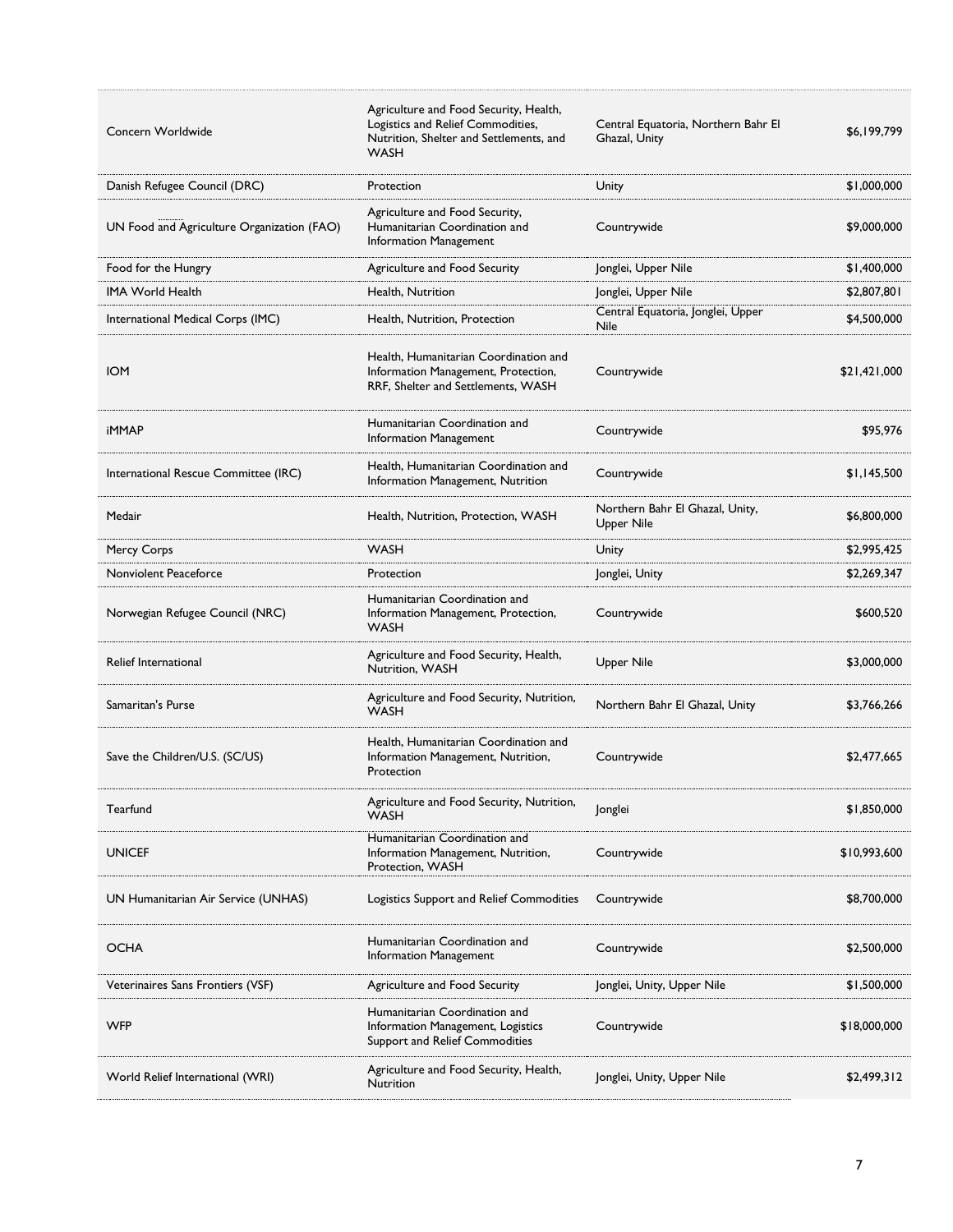| <b>World Vision</b>             | Agriculture and Food Security,<br>Humanitarian Coordination and<br>Information Management, Protection,<br><b>WASH</b> | Countrywide | \$3,000,000   |
|---------------------------------|-----------------------------------------------------------------------------------------------------------------------|-------------|---------------|
|                                 | Program Support                                                                                                       |             | \$624,224     |
| <b>TOTAL USAID/OFDA FUNDING</b> |                                                                                                                       |             | \$129,252,395 |

| USAID/FFP <sup>2</sup>         |                                                                         |                   |                 |
|--------------------------------|-------------------------------------------------------------------------|-------------------|-----------------|
| <b>CRS</b>                     | U.S. In-Kind Food Aid                                                   | Countrywide       | \$27,357,100    |
| <b>UNICEF</b>                  | U.S. In-Kind Food Aid                                                   | Countrywide       | \$12,348,091    |
| <b>WFP</b>                     | 84, I IO MT of U.S. In-Kind Food Aid                                    | Countrywide       | \$166, 173, 177 |
|                                | 50,902 MT of Locally and Regionally<br><b>Procured Food Assistance</b>  | Countrywide       | \$96,930,000    |
|                                | Logistics Support                                                       | Upper Nile        | \$800,000       |
|                                | Cash Transfers for Food                                                 | Central Equatoria | \$3,000,000     |
|                                | 38,408 MT of Locally and Regionally<br>Procured Assistance for Refugees | Uganda            | \$30,000,000    |
| <b>TOTAL USAID/FFP FUNDING</b> |                                                                         |                   | \$336,608,368   |

#### **STATE/PRM ASSISTANCE IN SOUTH SUDAN<sup>3</sup>**

| <b>ACTED</b>                                    | Livelihoods, Protection                     | Upper Nile  | \$1,000,000  |
|-------------------------------------------------|---------------------------------------------|-------------|--------------|
| International Committee of the Red Cross (ICRC) | Multi-Sector Assistance                     | Countrywide | \$23,500,000 |
| <b>UNHAS</b>                                    | Logistics Support and Relief<br>Commodities | Countrywide | \$910,000    |
| <b>UNHCR</b>                                    | <b>Multi-Sector Assistance</b>              | Countrywide | \$27,400,000 |
| <b>TOTAL STATE/PRM FUNDING IN SOUTH SUDAN</b>   |                                             |             | \$52,810,000 |

#### **TOTAL USG HUMANITARIAN FUNDING FOR THE SOUTH SUDAN RESPONSE IN FY 2017<sup>4</sup> \$518,670,763**

<sup>1</sup> Year of funding indicates the date of commitment or obligation, not appropriation, of funds. Funding figures reflect publicly announced funding as of July 8, 2017.<br><sup>2</sup> Estimated value of food assistance and transportat countries. The newly announced funds are included in the total USG humanitarian funding for the South Sudan response from FY 2014–2017, including funding for South Sudan response from FY 2014–2017, including funding for So

Sudanese refugees in neighboring countries. <sup>4</sup> The more than \$519 million in FY 2017 USG humanitarian funding for the South Sudan response does not include support for South Sudanese refugees in neighboring countries.